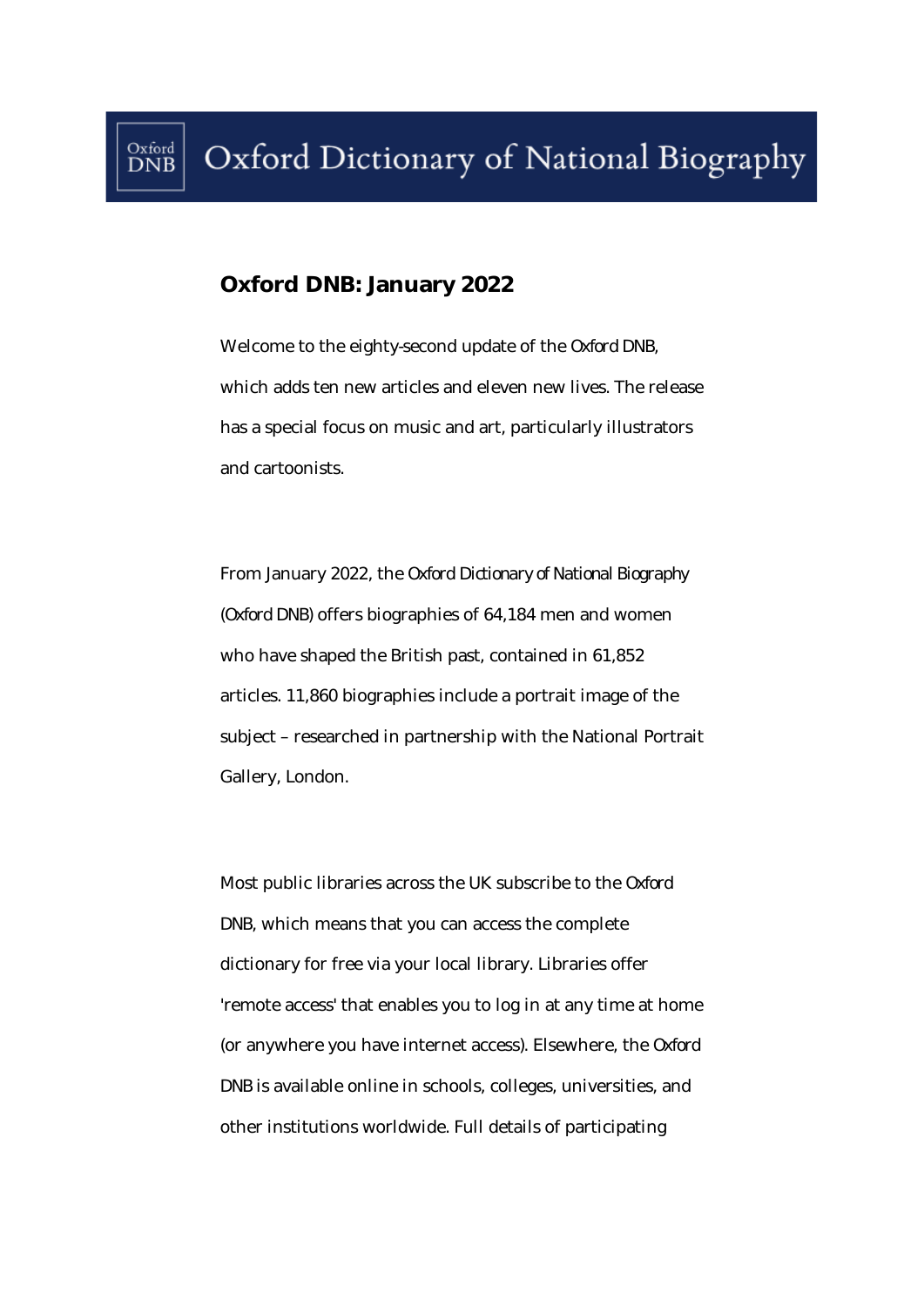British public libraries, and how to gain access to the complete dictionary, are available here.

## **January 2022: summary of newly-added content**

A reference group article on **Contributors to the** *Tatler***,**  *Spectator***, and** *Guardian* **periodicals (***act***. 1709–1714)** links thirty *Oxford DNB* articles, whose subjects created the eighteenth century's most popular and influential periodical essays. This group of London wits, minor writers, and members of the letter-writing public at large was brought together by Richard Steele and Joseph Addison, and their essays were first distributed as newspaper-like broadsheets and later anthologized in multi-volume book format. The significance of the three periodicals to which they contributed is seen to lie in constructing a model of English character, defending new urbane forms of sociability, advancing an agenda for the reformation of manners and language, and pioneering theatrical and literary criticism. Furthermore, they were credited with bringing knowledge previously confined to books, to a wider reading public in clubs, coffee houses, and other places of polite sociability. The earliest of the lives in music is the cloth merchant **William Priestley (1779–1860)** from Sowerby, Halifax, Yorkshire. He developed an enthusiasm for music while living with an uncle and unmarried aunts who, like his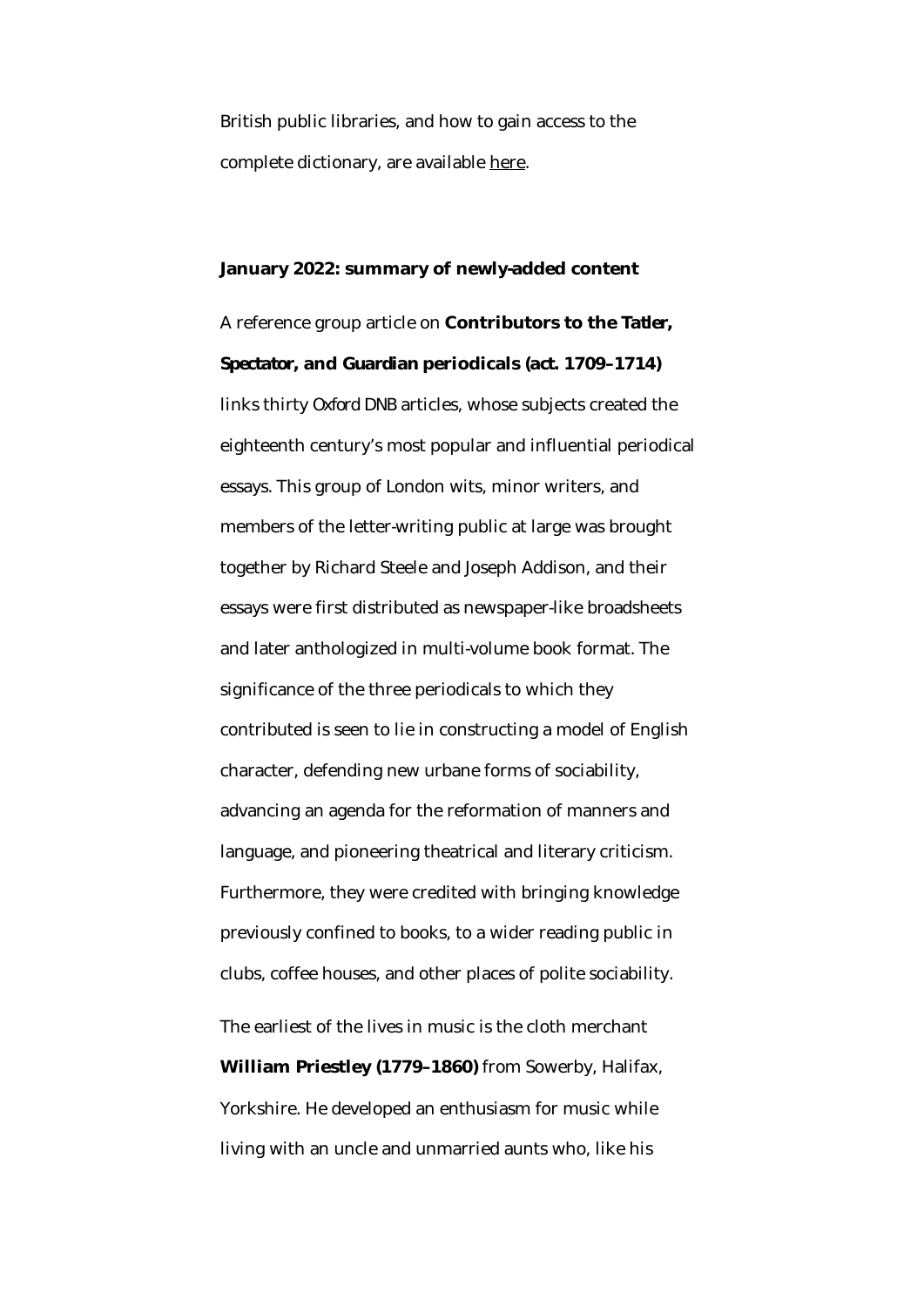mother, had been taught music by the first organist to be appointed at Halifax parish church. A cultured man, interested in antiquities and place-name etymology, and an early member of the Halifax Literary and Philosophical Society, he is generally regarded as the founder in 1818 of what was later named the Halifax Choral Society, which became the longest surviving amateur choral society in Britain with an unbroken record of performance. The opera singer **Alfred Piccaver (1884–1958)**, born in Long Sutton, Lincolnshire, was the son of a brewer's labourer. He moved to the USA with his parents in very early childhood, and was a boy soprano in Albany, New York. He made his reputation in Prague before appearing at the Vienna Court Theatre, in 1912, where he was immensely popular and gave fifty performances a season over twenty-seven years. He returned to Britain in 1937 and lived there until 1955, but moved back to Vienna where he died and was given a state funeral. Although he spent less than twenty years in Britain, Piccaver ranks as one of the great English singers. The conductor, broadcaster, and music critic, **Trevor Barry Harvey (1911– 1989)** became assistant chorus master at the BBC from 1935 to 1942. He guided Benjamin Britten's professional and personal life from their first meeting in the early 1930s to 1955, his own domestic arrangement bringing together Britten and the BBC Chorus singer Peter Pears. As a freelance conductor from 1946, he championed British music, presenting premières of works by Richard Arnell, Phyllis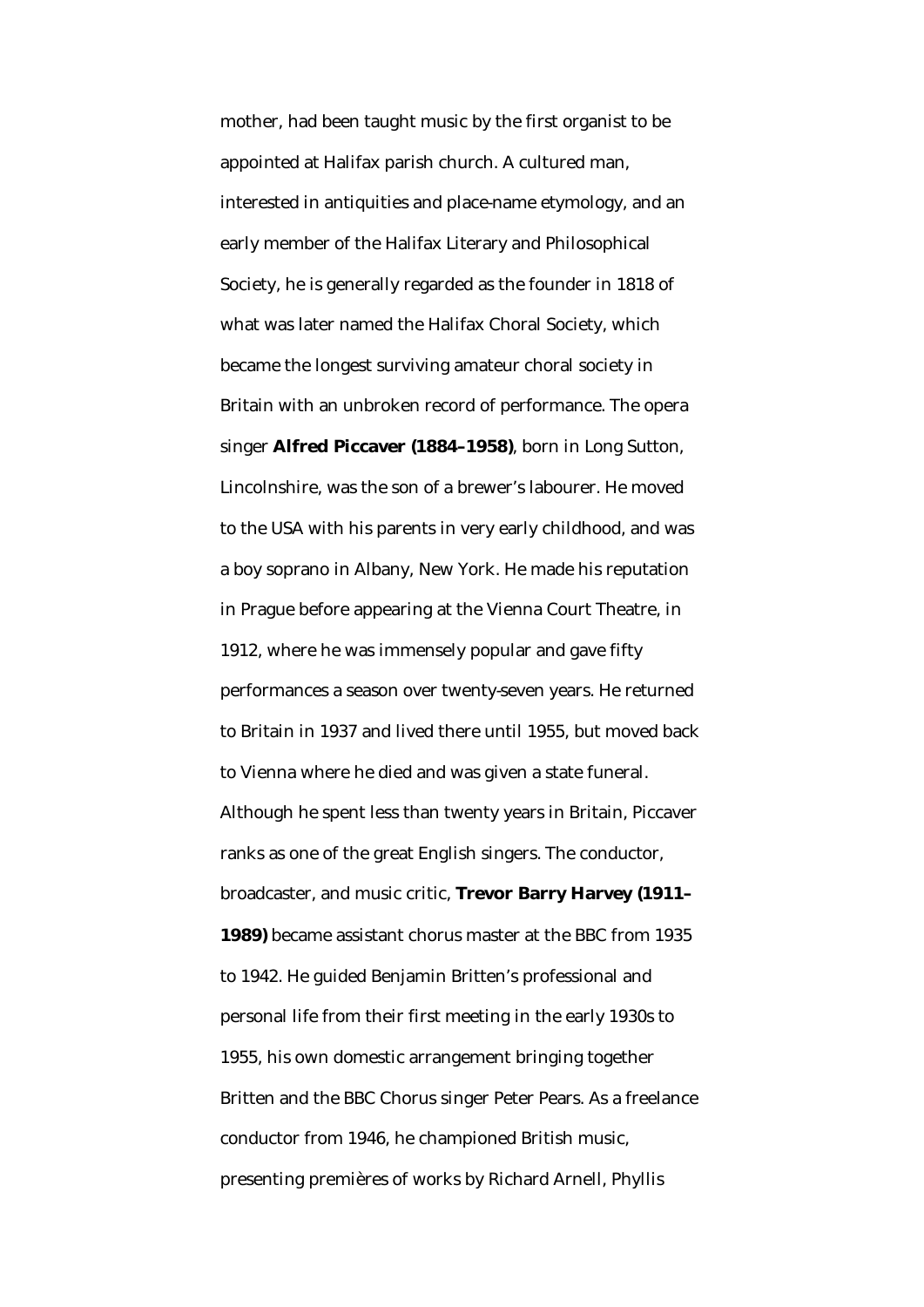Tate, Kenneth Leighton, Geoffrey Bush, Peter Racine Fricker, Alun Hoddinott, and Bruce Montgomery (the crime writer Edmund Crispin), as well as Britten. He later became notable for conducting concerts for children.

The lives of two founder members of the psychedelic or progressive rock band, Traffic, which formed in 1967 and reaching its creative peak with the album *John Barleycorn Must Die* (1970), are included in this update. Born in Edgbaston, the musician and songwriter, **Christopher Gordon Blandford [Chris] Wood** (1944–1983), attended Stourbridge College of Art, and claimed that his musical education in blues, jazz, and modern jazz came through Birmingham's record shops. He was a sought-after session musician, but following Traffic's break-up in 1974 he declined into addictions to drugs and alcohol. The musician, singer, and songwriter **Nicola James [Jim] Capaldi (1944–2005**), born at Evesham, Worcestershire, bought his first drum kit from his earnings as an apprentice factory engineer. He found his niche with Traffic, the group he was associated with for his entire career, and became its lyricist.

This release includes the lives of four prolific contributors to *Punch.* Born in Sheffield, the cartoonist, painter, and etcher, **James Henry Dowd (1883–1956)** started work as an illustrator for Yorkshire newspapers. His cartoons appeared in *Punch* from 1906 to 1948. After moving to London he also produced political cartoons for the *Evening Standard*. His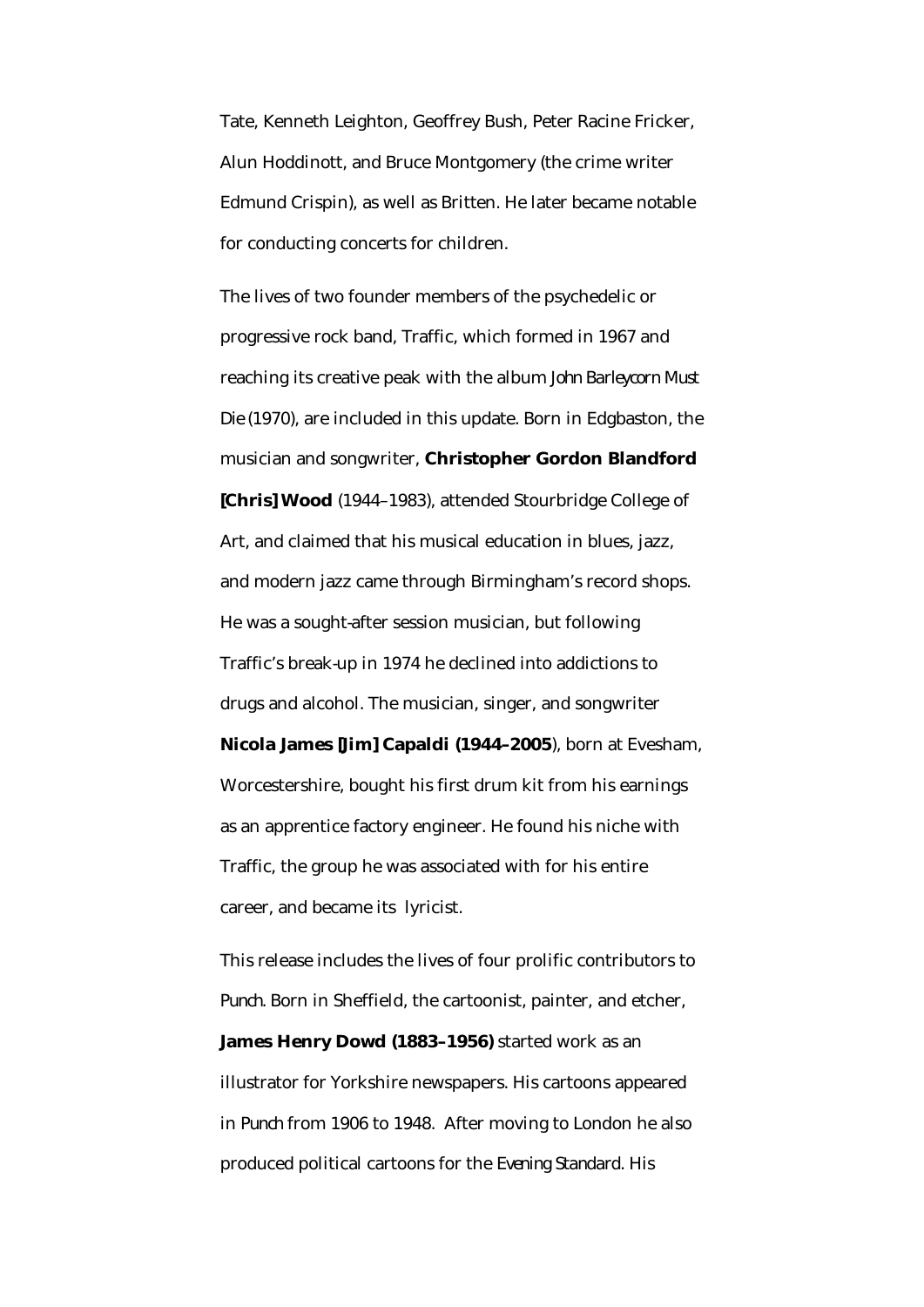brother, the cartoonist, illustrator, and poster designer, **Leonard Philip [Leo] Dowd (1891–1947)** attended Sheffield School of Art and worked for the local press before following his brother London. His cartoons appeared in *Punch* between 1916 and 1938. The cartoonist, illustrator, and writer **Norman Arthur Mansbridge (1911–1993)** studied at Heatherley's Art School in London, and spent several years in advertising before becoming a freelance cartoonist. He contributed more than 700 drawings to *Punch* from 1937. The cartoonist **Alexander Steel [Alex] Graham (1917–1991),** born near the River Clyde in Partick, Glasgow, studied at Glasgow School of Art. After war service, he became a fulltime cartoonist in 1945 and moved to London, contributing the first of more than 800 cartoons for *Punch* in 1946. He began contributing to the *New Yorker* in 1953, notably 'The Eavesdropper' series (the first series in the magazine by a British artist). His most famous creation was 'Fred Basset the Hound That's Almost Human', which began in the *Daily Mail* on 9 July 1963, and continued to run long after his death. The strip was syndicated worldwide to nearly 200 papers.

Finally, the gallery owner, art collector, and artist **(Edward) Eardley Knollys (1902–1991)** and the artist and gallery manager, **Frank Mundy Coombs** (1906–1941) became personal and professional partners after Knollys bought the Storran Gallery in London, in 1936, which Coombs had